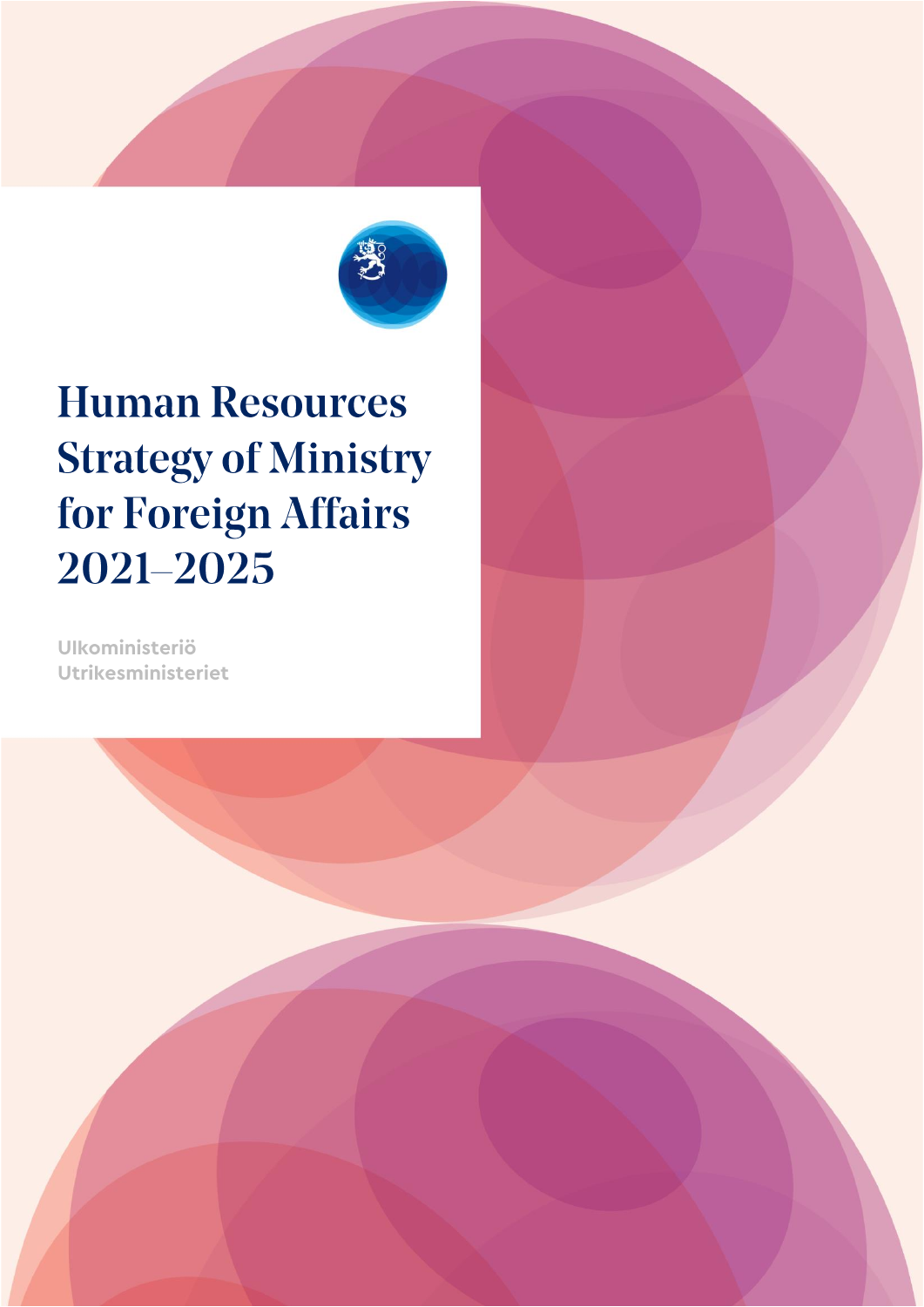

### **FOREWORD**

The Ministry for Foreign Affairs prepared its Human Resources Strategy (HR Strategy) in cooperation with the Ministry's management and personnel in spring 2021. Participatory workshops were also arranged. The broad recommendation for remote work during the COVID-19 pandemic brought new challenges and opportunities for carrying out duties at work. At the same time, such objectives of the previous HR Strategy (Hestra) as targeting human resources remain highly topical.

The objective has been a strategy that focuses on selected themes, creating a frame of reference for maintaining work meaningful and for ensuring personnel's wellbeing and capacity for work. This will also help us best in achieving the operational targets set for the Ministry. We decided to use "we" as the author of the strategy. This emphasises that everyone's input in the workplace is needed for us to achieve the objectives. The management are responsible for necessary decisions and policies, while each and every one of us has an important role in achieving the objectives of the HR strategy in our own workplace.

The strategy is based on the values of the Ministry for Foreign Affairs and on the Strategy for Public Governance Renewal. The Ministry's values illustrate the common thread that tells us how we want to act as a workplace. Therefore, they provide a natural set of guidance for implementing the HR Strategy.

**Matti Anttonen** Permanent State Secretary **Kirsti Pohjankukka** Deputy Director General, Human Resources

#### **WE WORK FOR FINLAND AND A BETTER WORLD**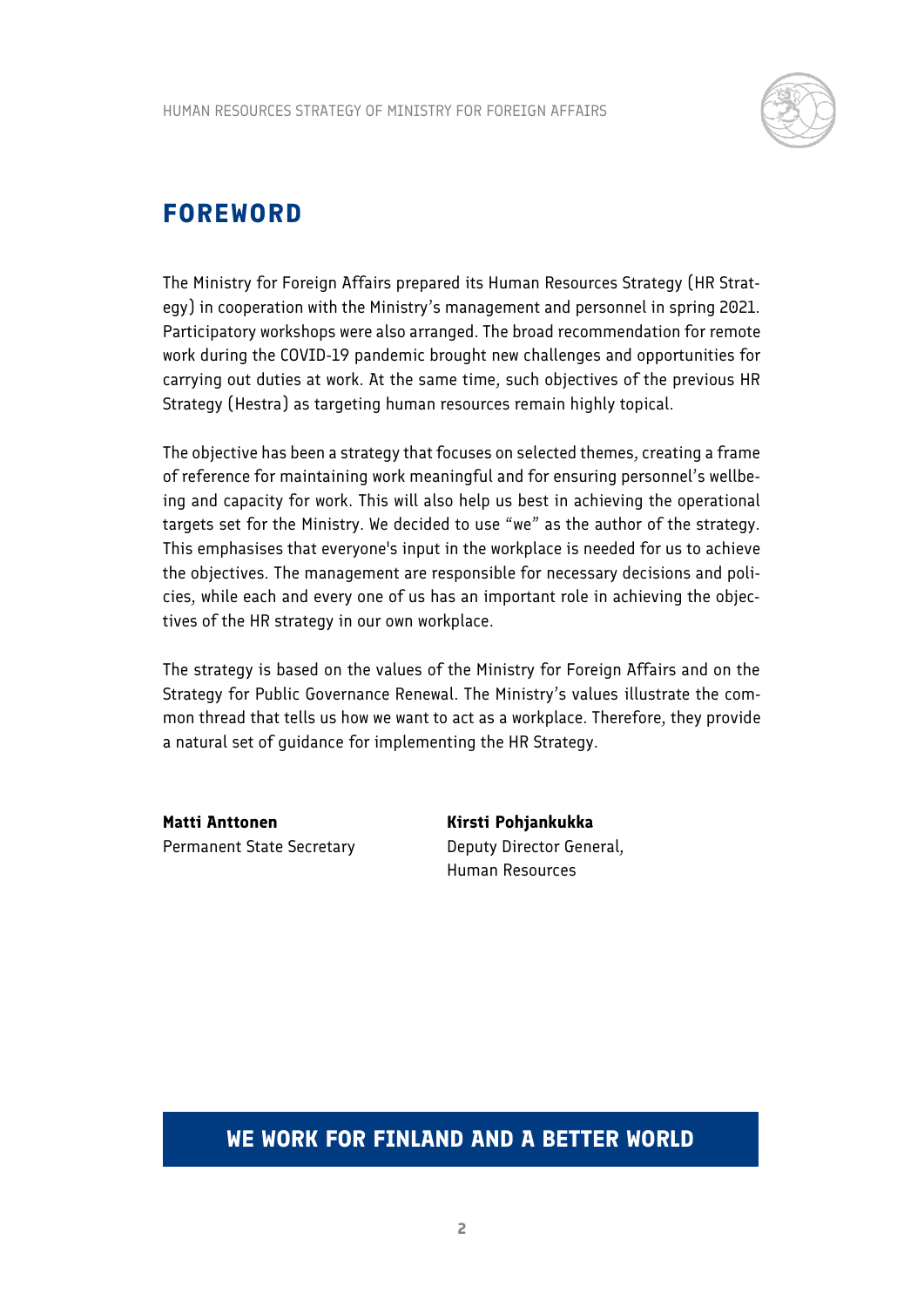

## **Our work will focus on the most important**

- We will improve decision-making on resources and increase flexibility through refocusing. We will reduce the high workload by concentrating on the essential to give more space for creativity and development.
- We will engage in informative discussion on prioritisation and reassess which tasks are not necessary, taking into account various perspectives and changing situations.
- We will ensure that we work well together as a working community. We will promote the introduction of modern working methods and make use of the opportunities offered by multi-local work. Everyone will be provided with opportunities of concentrating on working on one's own and of being an active member of teams and networks.



#### **WE SEEK NEW PERSPECTIVES**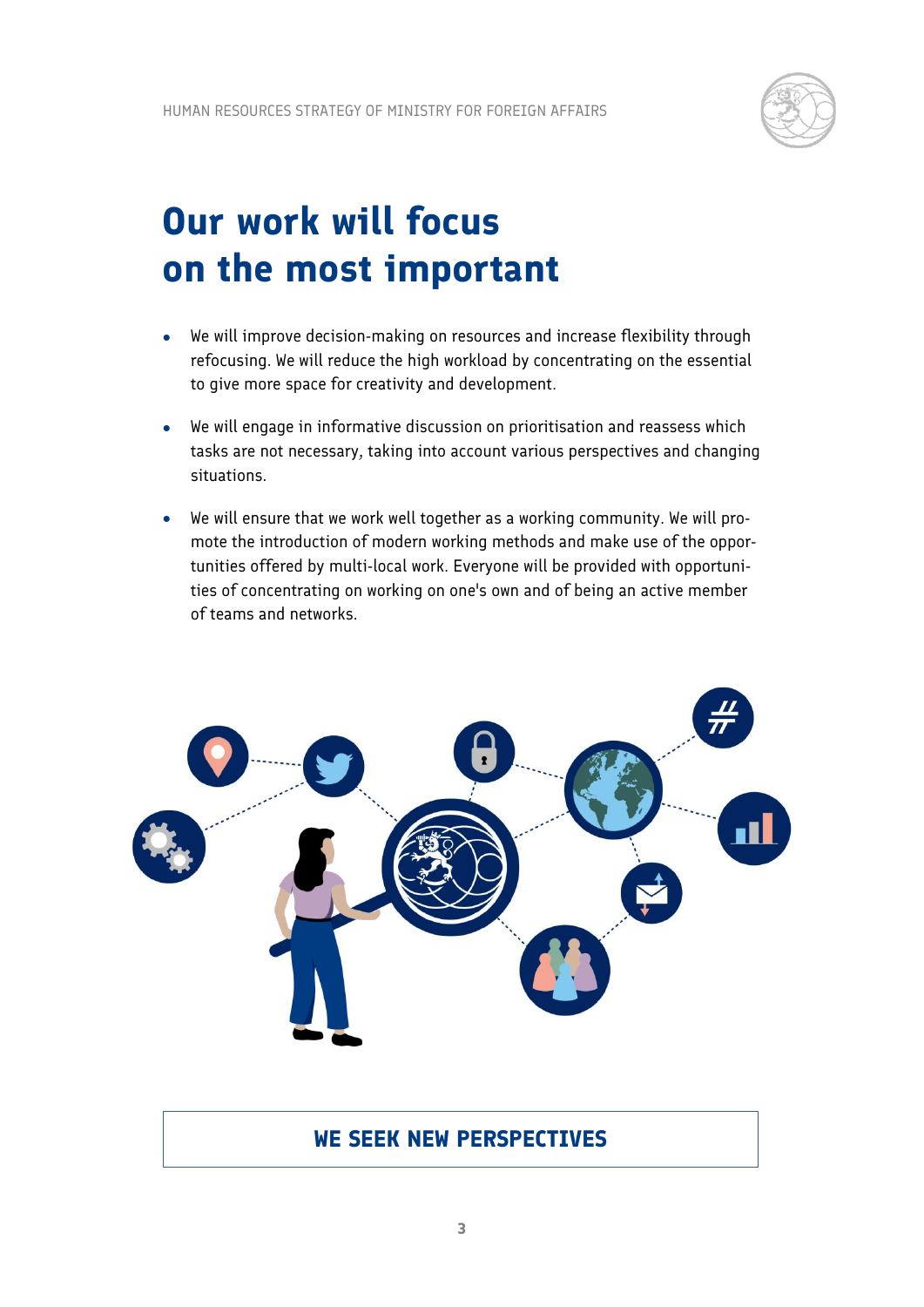

## **We support development of expertise and wellbeing by group work practices and reorganising work**

- We will make sure that our collective wellbeing is maintained every day. Wellbeing at work is seen and heard.
- We influence through our work and find it meaningful.
- The Ministry provides its employees with tools and guidance for competence development that is important from the point of view of their duties. These allow employees to plan, develop and monitor the development of their skills and expertise.
- We provide peer support and encourage exchange of ideas. Through good interaction, listening and respectful dialogue, we strengthen the sense of togetherness.



**WE FIND SOLUTIONS TOGETHER**